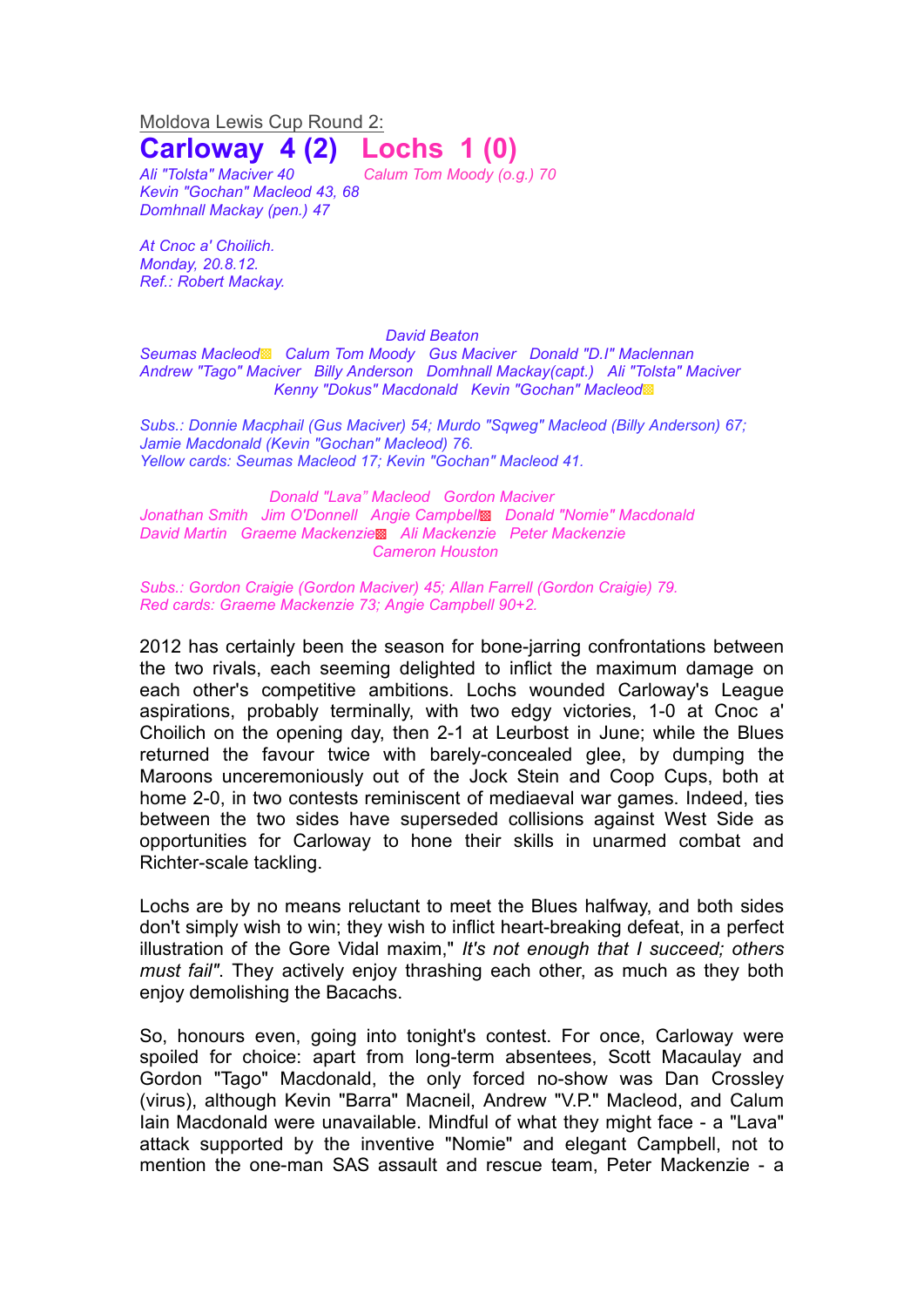solid midfield trio was preferred in "Pongo", Anderson, and Mackay. These were abetted on the left by the drive of "Tolsta", the four in front of the granite of Moody and Maciver, who were flanked by further grit in Seumas Macleod and "D.I.". "Gochan" was assisted up front on his right by the trickiness of "Dokus" to test the pace - and patience - of the Mackenzie stopper duo.

On their left was a welcome re-appearance of one-time class act on Lewis, David Martin, thankfully for the Blues more left-back tonight than unplayable left-winger. Na Gormaich were further encouraged by the non-appearances of animateur David Macmillan plus Roddy Morrison, Chris Mackay, and Robert Mackenzie.

Well, you cannot win - or lose - if you do not play. Lochs opened with their traditional, disconcerting rush (it works often. Why not?), but the ball was eventually cleared long on the left, where "Tolsta" managed to switch it in to Anderson. He dragged the ball into the centre well, but his drive from 22 metres was flicked over the bar confidently by Houston. The ball was cleared out and the expected midfield battle ensued - literally, ending on 9 minutes with a stunning Jimmy McIlroy special from Campbell between Maciver and Maclennan for Peter Mac to leave "D.I." for dead, get to the bye-line, and send in a high tempter which was scrambled away for a corner. In it came from Carloway's left, then broke out but awkwardly for "Nomie", and his snatched right-foot hook from 20 metres went high over the bar. Two minutes later "Tolsta" outpaced O'Donnell down the left to free "Gochan" in the centre but Houston blocked him well from 16 metres. The resulting corner came back to "Tolsta" on the left and his curled diagonal was headed over by Moody from 14 metres.

The power of the Carloway midfield started to stifle the creativity of "Nomie" and Campbell and an edge was created. "Lava" and Maciver were increasingly isolated among the fridge-freezers in the Carloway defence. The battle for control caused the temperature to soar; plenty of unsolicited advice was being offered to the referee by player and fan alike.

On 21 minutes a series of mistimed clearances saw the ball come to Anderson 24 metres out centrally and his right-foot drive thudded against the outside of Houston's left-hand post and past. On 28 minutes it was Lochs' turn to come close, when a "Nomie" corner on the left was met head-high at the near post by O'Donnell but his bullet header whizzed just outside the post. Seven minutes later a move down the right came square across field to the same player, but his low shot from 24 metres was saved competently by Beaton to his right.

Na Gormaich were edging territory and possession but the chances - few as there were, as each defence fought doggedly - were even. On 37 minutes, "Pongo" broke on the right, then slotted it inwards and forward to "Dokus", 16 metres out, who turned out then lobbed back across the line to Macleod, but his attempt went a metre over the bar. A minute later Campbell drove likewise from 18 metres when a "Nomie" corner on the left cleared the defence to Peter Mac on the right, who cut back high to him from the bye-line.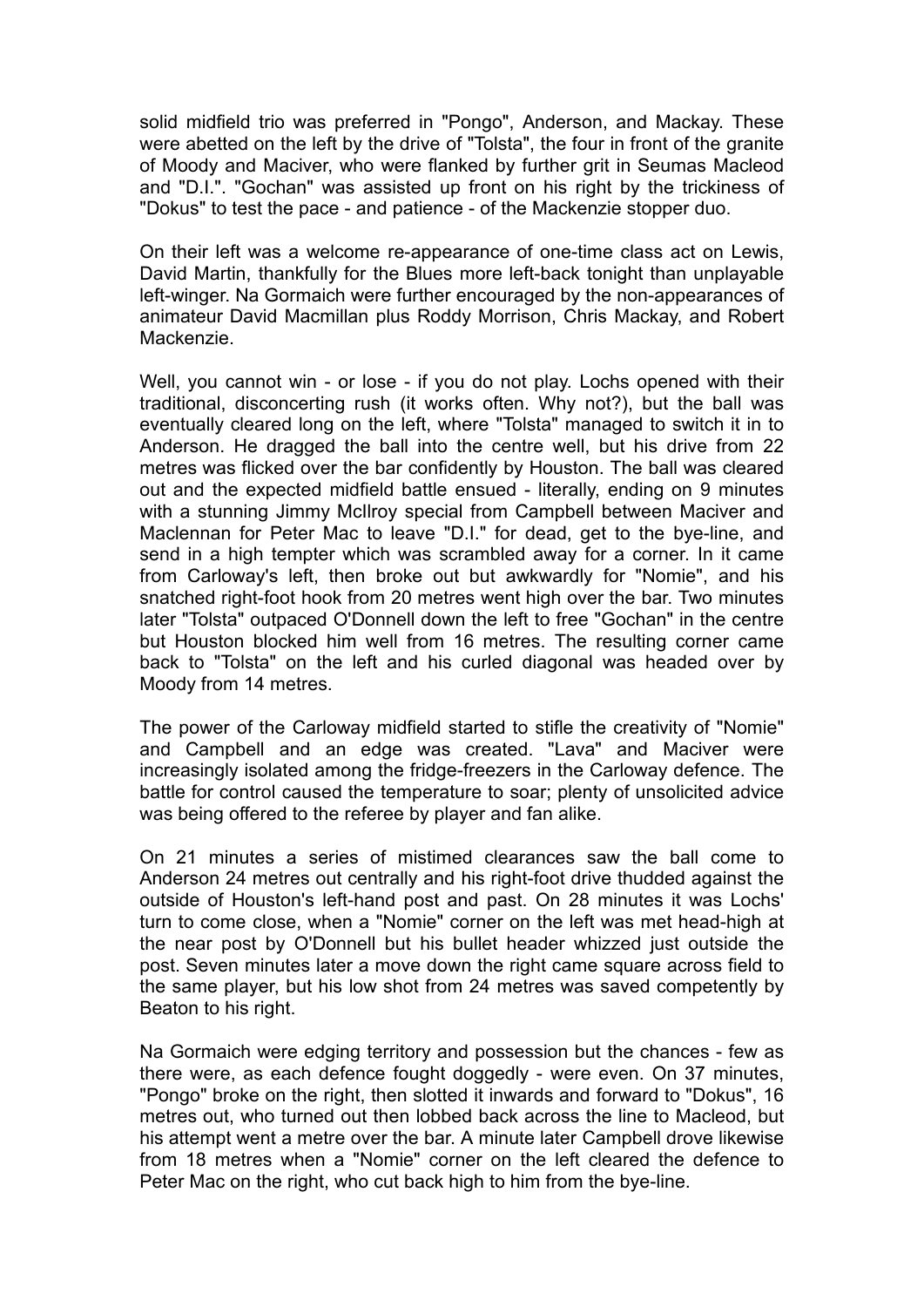As half-time approached, honours even, an explosive five minutes unfolded. "Dokus" received the ball on the halfway line, on the right touchline. He tricked his way past two Maroons, before sending a glorious low diagonal behind the high back Mackenzie line for "Tolsta" to burst on to in the centre. He seemed to lose control as the ball spun high, but as it dropped, he let fly from 24 metres with a right-foot cracker high into Houston's top-left corner.1- 0. Three minutes later Anderson was released down the right and midway into the Lochs' half he sent a low diagonal ahead of "Gochan" into the box which Houston appeared to have, then inexplicably lose as Gochan challenged. It broke forward to the right, and the striker stayed calm and stroked it home past a despairing defender from 10 metres. 2-0. Right on half-time Houston had to move sharply once more to touch a curling Anderson free-kick, 24 metres out on the left, past the post, with "Pongo" heading the resultant corner just wide of the post.

## Half-time: Carloway 2 Lochs 0.

For forty minutes the game had hung in the balance, with Carloway controlling its shape and flow, but Lochs, typically, always dangerous coming forwards. The next five had changed all that. In another two minutes it was all over. Finally, there was a flash of the old "Lava", after 46 minutes, as a long ball from midfield split the defence to the right to allow him to edge behind Moody into the box. It was a difficult, but possible chance, but from 16 metres he put his shot wide of Beaton's right hand and the far post.

A free-kick on the right followed for the Blues, just inside the Lochs' half. Anderson hoisted a high diagonal in and as the line moved back the ball was glanced out to the right for a corner. Robert Mackay pointed to the spot. A furious row erupted. Most fans, and players, were mystified. Ali Mackenzie had been adjudged to have tripped/held "Gochan" moving inwards towards the ball. Houston chose right; Mackay blasted right of centre. 3-0.

The mercury, at white heat level already, shot up even more, as Lochs sought a quick way back, helped by the departure of Gus Maciver and Mackay's consequent move back to cover, with Donnie Macphail entering central midfield. Peter Mac moved forward into the centre to profit, Jim O'Donnell dropping back left, and David Martin also pushed forward left. Carloway, three-up, could afford to invite them forward, then break fast.

Immediately a further chance appeared as a long through ball sent "Gochan" and Anderson clear behind a thin defence. "Gochan" moved into the box, drew Houston, then slipped it square to Anderson on his right on the penalty spot to move forward to slot home, but the keeper miraculously lunged sideways to his left to get an outstretched foot in front of it, and the ball was scrambled away. A plague of free-kicks now arose from the ensuing derringdo nature of play, with ferocious tackling resulting in a rush of free-kicks around the Carloway box. But once again Carloway broke, this time on 59 minutes, with "Dokus" on the right tricking his way through, then cutting in, but from 20 metres, he placed his shot just outside Houston's left-hand post.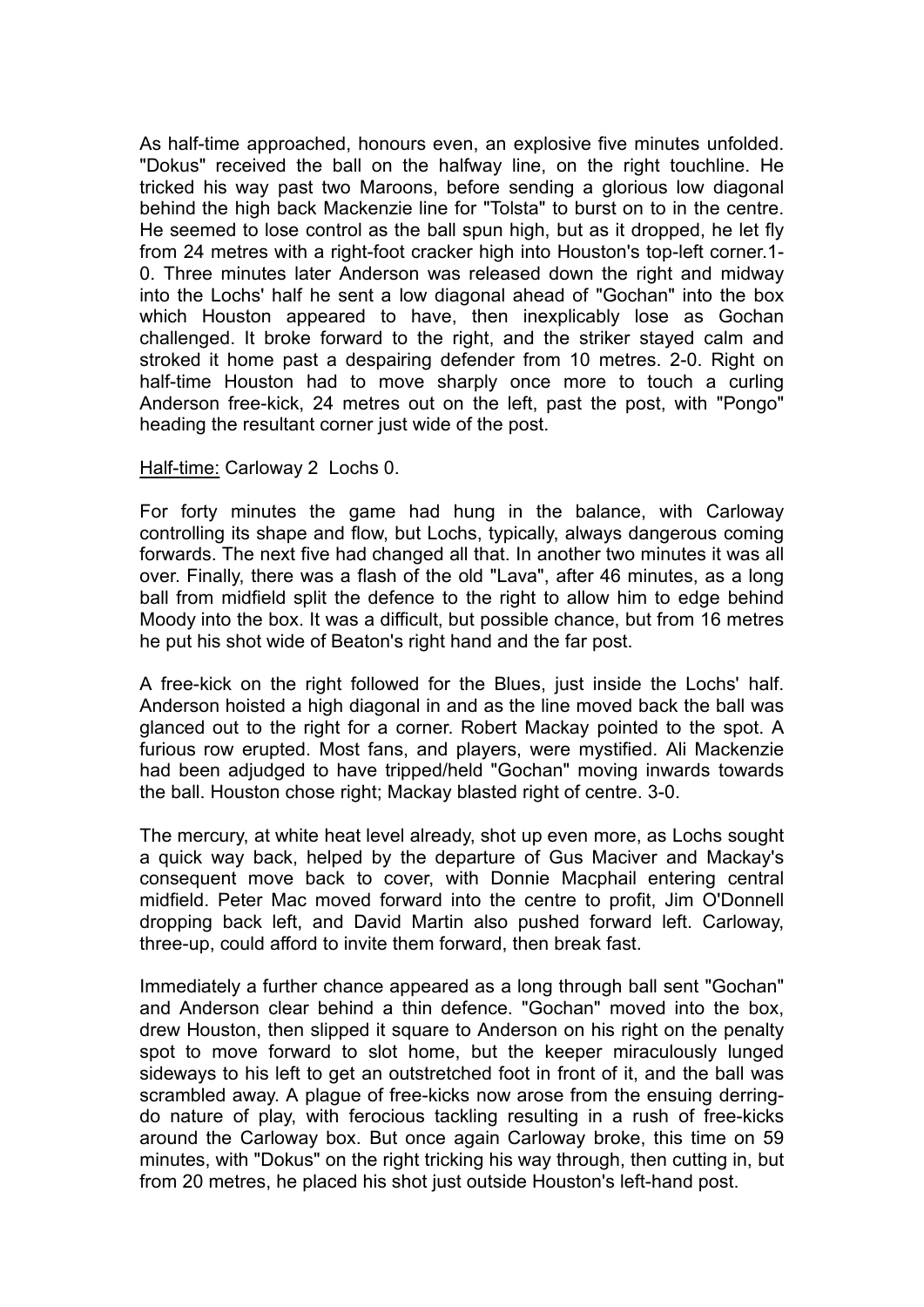The Leurbost men, for all they were continually pressing forward into the Carloway half now, could not create a clear opening through a crowded last 30 metres of the Blues' half, and continually were forced to play across the line, and shoot from range. Smith shot into the side-net from 16 metres on the right, then on 64 minutes a "Lava" attempt from 20 metres left Beaton untroubled. On 68 minutes it got even darker for the Lochies, as the ball was cleared forward to "Sqweg" midway within his own half on the right. He advanced 10 metres to slot the golden ball through retreating defenders to "Dokus" breaking behind O'Donnell. The Lochs man stumbled and fell as he grappled with "Dokus`", allowing "Dokus" to move into the box. The Mackenzies got back to block him but he threaded it neatly between them to the unmarked "Gochan" on the left, to slide home to Houston's right from 10 metres. 4-0

Two minutes later, however, a glimmer of hope arrived for the Lochies when yet another "Nomie" free-kick, this time on the right, level with the 18 metre line, was fired in low, took a vicious deflection off Moody's foot, and shot back like lightning to Beaton's left and in. 4-1. Nevertheless, three minutes later, Lady Fortune was finally to desert the Maroons when Graeme Mackenzie was straight red-carded for a crunching tackle on the breaking "Dokus", escaping to his right, just inside his own half. Yet, despite this set-back, Lochs almost pulled back a second, in 79 minutes, when "Lava" swept down the right. His low cross, 16 metres from the bye-line, flashed across the Carloway goal, 8 metres out, to Angie Campbell, but just as he connected at the far post, the ball bobbled up, the strike wasn't clean, and it half-struck the post, half-struck an arriving defender, came out, and was booted over Upper Carloway and onwards to the Flannan Isles.

4-1 perhaps flattered Carloway but they certainly edged this game, mainly on the strength of an uncompromising first half, where they successfully kept Lochs at bay, minimising their clear chances, while creating a reasonable number for themselves at the Lochs end. Again, however, the Blues struggled to convert, goals 1-3 coming from a Goal-in-a Million strike, a defensive blunder, then a questionable penalty, but as Joe Mercer once claimed, if you keep the ball in the opposition's half, preferably their penalty box, the law of averages dictates that goals must come, even if it is the wind that blows the ball home. They all count.

Some say that you make your own luck and any luck that was going tonight certainly came Carloway's way. In any close game, there are usually 3-4 defining moments/decisions that determine its conclusion. They usually even themselves out over the 90 minutes. The men from Leurbost might reasonably claim this didn't happen tonight. They had plenty of luck, but it was all bad. But did they deserve any better, assuming the adage is correct and it's up to them to make their own luck? It's hard to say.

Awkward all-action hero, "Gochan", unsettled the Maroons' defence throughout, augmented by the trickiness and pace of "Dokus", pressurizing the Mackenzies endlessly, but the basis of control lay at the back in the